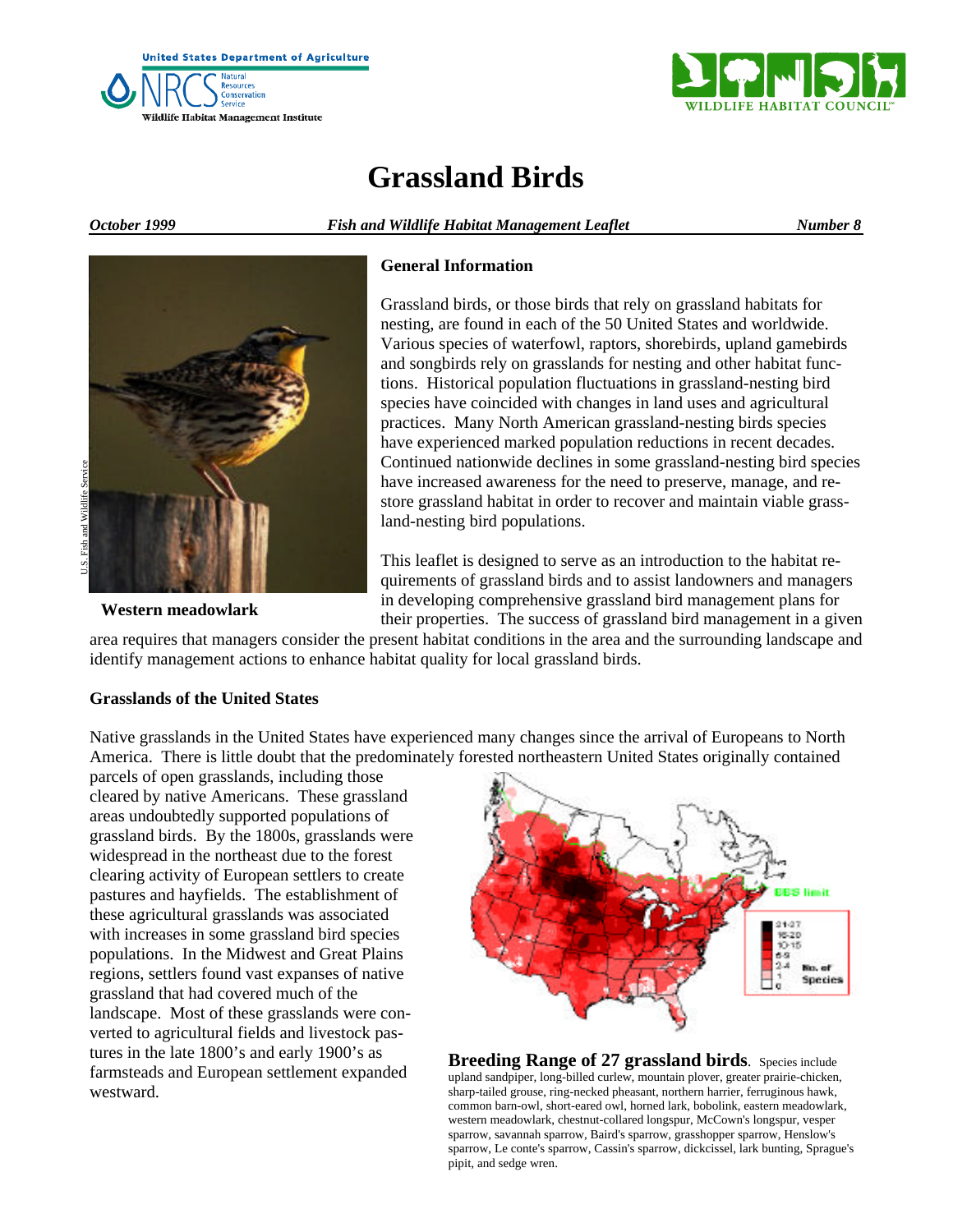# Grassland Birds

The 1900s also brought major changes to the character of grasslands in both eastern and midwestern/Great Plains regions. Changes in agricultural practices with the advancement of modern machinery and an increasing demand for agricultural products continued to reduce native grassland acreage in the west. Plowing of fields, removal of native grazers (bison), loss of wetlands, implementation of plantation forestry practices, and invasion of woody vegetation resulting from fire suppression have all contributed to significant losses of native grassland habitats. As farms moved westward, many once-large expanses of eastern grasslands became fragmented and began to disappear as idle farmland reverted back to old field and second-growth forest. Development of large farming operations in the Midwest and Great Plains has significantly changed the composition of grasslands; intensively managed crop fields and improved pastures have largely displaced native grasslands on most of the agricultural landscape. In the Midwest, pasture and hayland is also being replaced by more intensively-managed row crops. On the high plains and other areas of the west, a larger percentage of the landscape remains grassland habitat. Many of these rangelands are used extensively for grazing livestock.

# **Declines in Grassland Bird Populations**

Breeding Bird Surveys (BBS) conducted by the Biological Resources Division of the U.S. Geological Survey and volunteers throughout the country reveal that grassland birds, as a group, have declined more than other groups, such as forest and wetland birds. There are many examples of population decline in grassland birds, most notably the extinction of the heath hen from the northeastern United States. Over the 25-year period 1966- 1991, New England upland sandpiper and eastern meadowlark populations declined by 84 and 97 percent, respectively. The greater prairie-chicken has experienced an average annual rate of decline of over 10 percent during this same 25-year period. These examples and others illustrate the decline in grassland birds on a continental scale.

The figure at the right illustrates how widespread the decline in grassland birds has been in recent decades. Only 23 percent of the species tracked showed an average annual positive trend in population size, while the remainder either had no change or declined. As the figure illustrates, most areas have experienced long-term declines in grassland bird populations.

While loss of grassland breeding habitat is likely the largest factor contributing to the decline in many grassland bird species, other factors have played a role. Brood parasitism by brown-headed cowbirds, increased use of pesticides and other agricultural chemicals toxic to birds, mortality during **Average annual population changes in 28** migration, and loss of wintering habitats may have contributed to population declines in many species.



#### **Habitat Requirements**

#### *General*

Each grassland-nesting bird species has a unique set of habitat requirements. Table 1 illustrates some of the habitat preferences of many grassland-nesting bird species. While there are similarities among many species habitat requirements, habitat management to meet the specific needs of one species may or may not benefit other species. It is beyond the scope of this leaflet to identify detailed habitat requirements for each individual grassland-nesting bird species inhabiting various regions throughout the United States. However, generalizations can be made for the grassland-nesting bird habitat guild, and broad concepts can be addressed and considered in developing habitat management plans for grassland-nesting birds.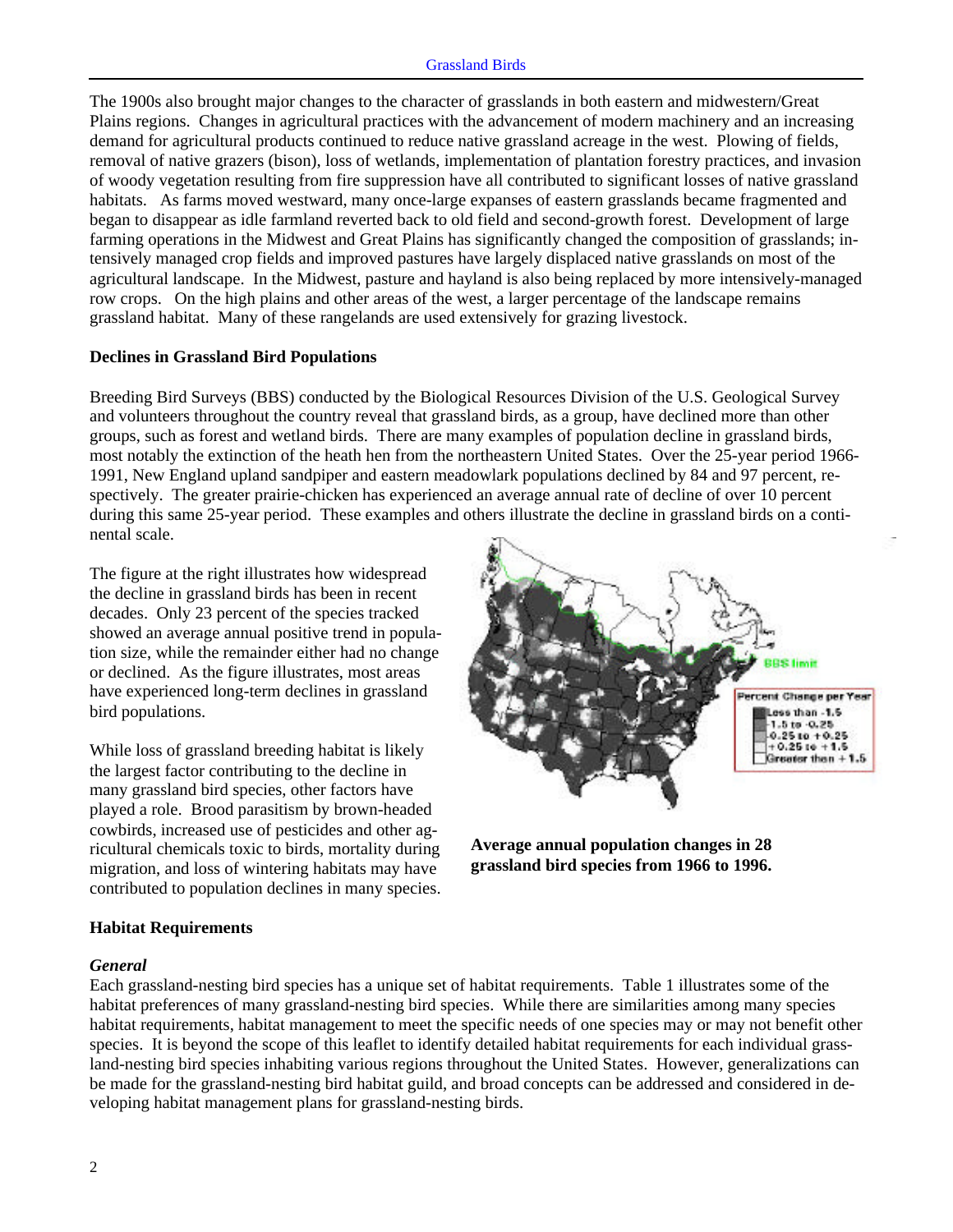Grassland birds are naturally adapted to native grasslands and prairie ecosystems throughout North America. While these communities offer some of the highest quality nesting habitats, they are now extremely rare, especially east of the Great Plains. Fortunately, many grassland birds do not require native vegetation for breeding habitat. "Surrogate grasslands" on agricultural landscapes, in the form of hayfields, small grains, fallow and old fields, pastures, and idled croplands provide most of the important nesting habitats for grassland-nesting birds. Strip habitats such as right-of ways for utility lines, highways, railroads, and secondary roads; and field borders, grassed waterways, filter strips and similar linear habitats maintained in early successional communities provide valuable nesting and foraging habitats as well. On landscapes where intensive row crop agriculture is the dominant land use, these strip habitats are extremely important habitats for grassland birds and other wildlife. Grassland bird assemblages vary with the physical habitat structure, disturbance patterns and other factors. For each species or group of species, these habitats provide protective cover for nesting and brood-rearing activities. Adequate cover of undisturbed grassland is among the greatest factors affecting grassland bird populations, and the continued loss and conversion of grassland breeding and nesting habitat remains the largest

#### **Table 1. Habitat preferences of common grassland nesting birds.**

|                            | Preferred grassland growth |      |              |                         |
|----------------------------|----------------------------|------|--------------|-------------------------|
|                            | form                       |      |              | Avoids                  |
| <b>Species</b>             |                            |      |              | woody                   |
|                            | Short                      | Med. | Tall         | vegetation <sup>1</sup> |
| <b>Upland Sandpiper</b>    | X                          | X    |              | X                       |
| Long-billed Curlew         | X                          |      |              |                         |
| <b>Mountain Plover</b>     | X                          |      |              |                         |
| Greater Prairie-chicken    | X                          | X    |              | X                       |
| Sharp-tailed Grouse        | $\mathbf{x}$               |      |              |                         |
| Ring-necked pheasant       |                            | X    | X            |                         |
| Northern Harrier           |                            |      | X            | X                       |
| Ferruginous Hawk           | X                          | X    |              |                         |
| Common Barn Owl            | X                          | X    | X            | X                       |
| Short-eared Owl            |                            | X    |              | X                       |
| <b>Horned Lark</b>         | X                          |      |              | X                       |
| Sedge Wren                 |                            |      | X            |                         |
| Sprague's Pipit            |                            | X    |              |                         |
| <b>Bobolink</b>            |                            | X    |              | X                       |
| Eastern Meadowlark         |                            | X    |              |                         |
| Western Meadowlark         | X                          |      |              | X                       |
| Chestnut-collared longspur | X                          | X    |              |                         |
| McCown's longspur          | X                          |      |              |                         |
| Vesper Sparrow             | X                          |      |              |                         |
| Savannah Sparrow           | X                          | X    |              | X                       |
| Baird's Sparrow            |                            | X    | X            |                         |
| <b>Grasshopper Sparrow</b> | X                          |      |              | X                       |
| Henslow's Sparrow          |                            | X    | X            | X                       |
| Le Conte's sparrow         |                            |      | X            | X                       |
| <b>Dickcissel</b>          |                            | X    | $\mathbf{x}$ |                         |
| <b>Lark Bunting</b>        | X                          | X    |              |                         |

1 While species marked avoid areas with woody vegetation, most can tolerate some woody vegetation within areas dominated by grassland.

threat to the future of many grassland bird species. Preserving and properly managing grassland communities can help maintain and increase local grassland bird populations, as well as populations of other wildlife species that use these habitats.

# *Food Resources*

The foods eaten by grassland birds are as diverse as the types of birds that inhabit grassland ecosystems. While insects are likely the most common food source, a wide variety of plant and animal matter is consumed. The box below lists some of the many food items of grassland birds.

*Important grassland-nesting bird food items.* 

**Insects and other invertebrates:** grasshoppers, crickets, beetles, dragonflies, caterpillars, ants, katydids, alfalfa weevils, cutworms, wasps, spiders, snails, earthworms, sow bugs, others.

**Raptor prey items:** mice, gophers, voles, shrews, moles, prairie dogs, rabbits, snakes, lizards, songbirds, others.

**Fruits, seeds and cultivated crops:** wild berries, seeds of sedges, weed seeds, tame grass seeds, corn, oats, wheat, barley, other small grains

**Native grass seeds:** big bluestem, little bluestem, switchgrass, Indiangrass, green needlegrass, western wheatgrass, sideoats grama.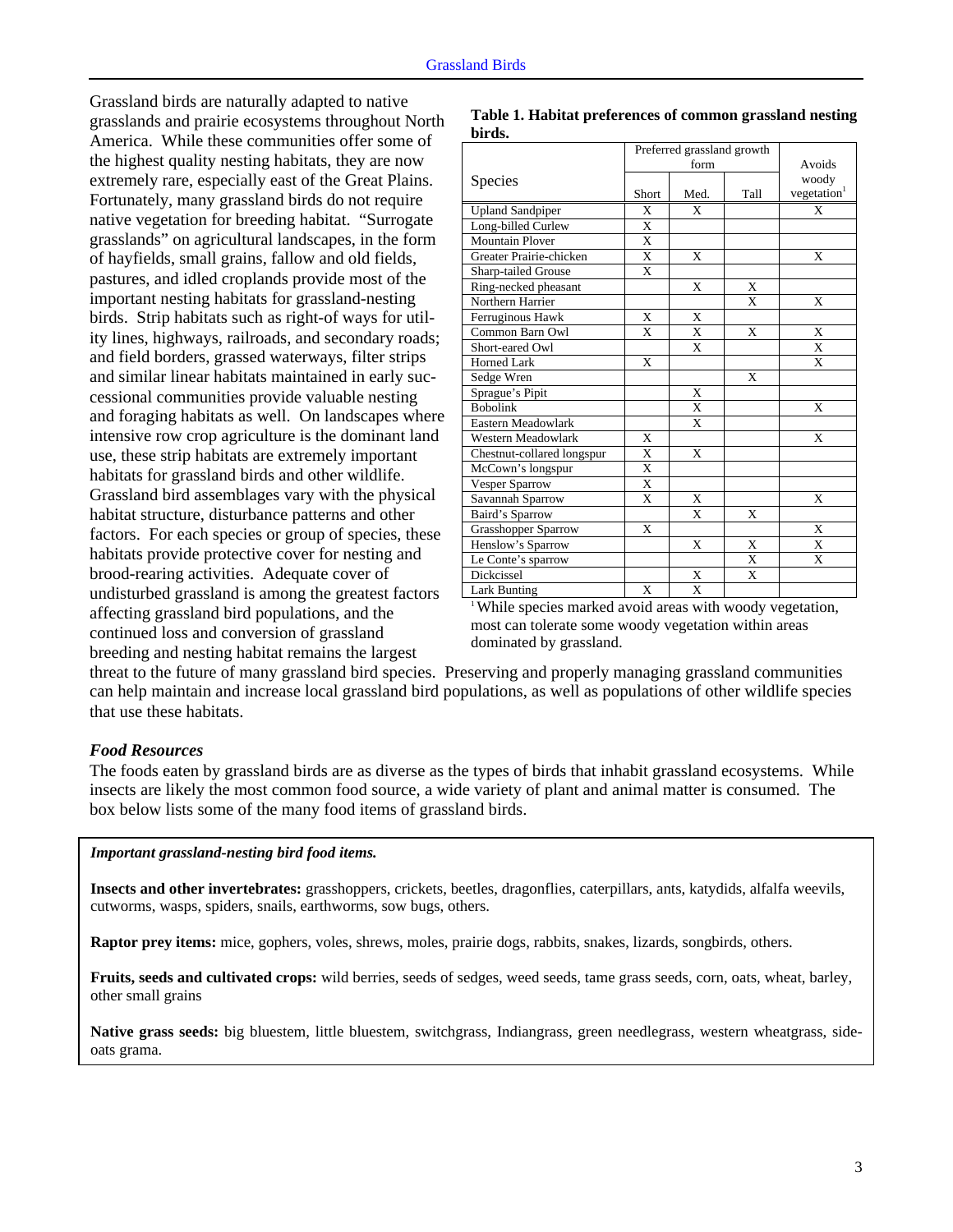# *The Importance of Grassland Cover*

While all grassland birds rely on herbaceous cover for nesting or foraging, there are many differences in cover requirements among individual species and groups of species. In addition, some species are area-sensitive, requiring large blocks of unbroken grassland habitat for nesting (see minimum habitat area section below). Some species, such as the barn owl, require woody vegetation or other non-grassland structures in which to nest (e.g., tree cavities or nest boxes), while the presence of woody vegetation can be detrimental to other species. Some species require the presence of nearby water or wetlands. Both the vegetation density and growth form – short, medium height, or tall grass – as well as surrounding land use also influences the assemblage of birds that may occur in a given area. In general, where large blocks of undisturbed grassland occur, grassland birds are able to fulfill most courtship, nesting, brood-rearing, feeding, escape, and loafing cover requirements during the nesting season. For many bird species, these habitats provide winter and migration cover as well.



**Grasslands in eastern North America provide habitat for grassland-nesting birds within a predominantly forested landscape.** 

In agricultural landscapes, pastures and crop fields provide cover attractive to many grassland birds. However, in many situations, cultural practices and harvesting operations may destroy nests and adults that attempt to nest in these areas. Although these impacts are unavoidable in many instances, measures discussed in this leaflet can be taken to minimize impacts to nesting birds during field operations.

# *Landscape Factors*

Habitat value for grassland birds is greatly affected by the condition of the landscape in the area and surrounding land uses. Small, isolated parcels of grasslands in landscapes that are heavily wooded have limited potential to support grassland birds. On the other hand, blocks of grassland habitat that occur within landscapes dominated by open grass cover are much more likely to attract and support grassland birds. Interspersion of various types of grassland can maximize habitat quality for some species. However, interspersion of grassland habitat with woody vegetation and other land uses that fragment grassland habitats may be detrimental. Some area-sensitive obligate grassland species (and also some habitat specialists) require large unbroken blocks of grassland habitat with little or no interspersion with other habitat types. For this reason, it is crucial to consider landowner objectives, local landscape features and management potential, and area-wide population goals of target grassland species in the area when planning management actions for grassland birds. Consultation with state and Federal wildlife agencies and review of established grassland bird priorities for the region (e.g., Partners in Flight Bird Conservation Plans – see *www.partnersinflight.org*) can assist in this process.

The greater the variety of grassland growth forms available and successional growth stages that occur within grassland landscapes, the greater the number of grassland bird species they can support. In addition, the more grassland that is available in an area, particularly in large unbroken blocks, the greater the number of area-sensitive grassland birds the area is able to support.

#### *Area-sensitivity and Minimum Habitat Area*

Many "area-sensitive" grassland bird species require a certain amount of habitat to be present, usually in contiguous patches or unbroken blocks, before individuals will use a given site. Estimates of the minimum size of suitable nesting and breeding habitat required to support breeding populations of grassland birds vary greatly among species. Species-specific area requirements may also vary among geographic regions and landscape characteristics. For example, the size of habitat patches needed to attract individuals of a given species may be smaller in landscapes that contain a large amount of grassland and open habitats compared to areas with little grassland habitat.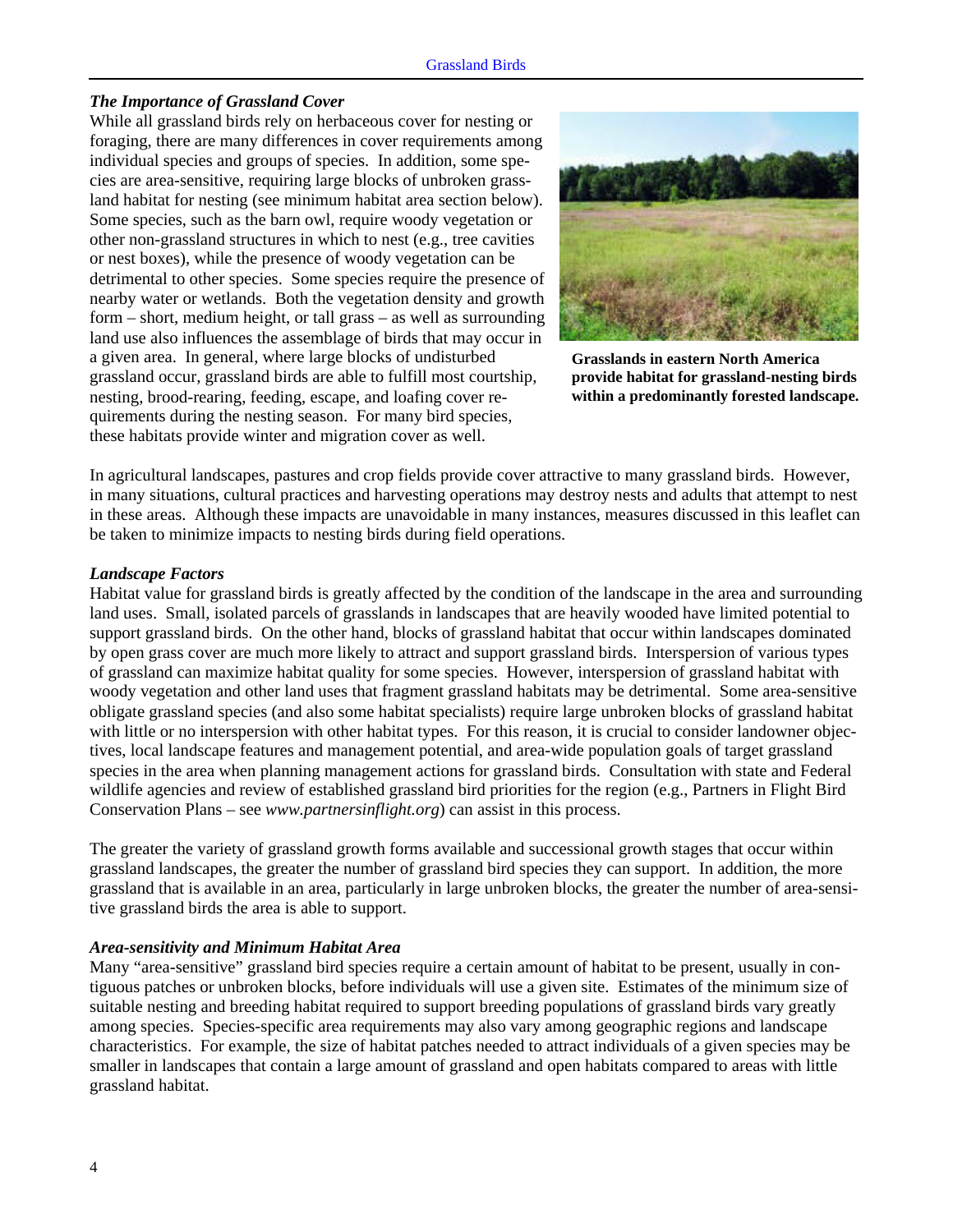In order to support an array of grassland-nesting bird species within an area, contiguous grassland blocks of at least 500 acres provide the greatest potential. However, smaller grassland blocks provide viable habitat patches for many grassland bird species. A general rule may be to maximize the size and interconnectedness of grassland habitat patches available, while conducting management actions that maximize the habitat quality within these habitat patches.

#### **Grassland and Rangeland Management for Grassland Birds**

Grassland bird habitats in existing grasslands, whether unbroken native prairie, retired farmlands, improved pasture, or other grassland systems, can be maintained and improved through various management actions.

*Rotational mowing***:** Rotational mowing can be used to maintain grassland communities in various stages of growth and vegetation diversity. This management practice is conducted by dividing an area into 15 to 25-foot wide strips (depending on the area's size) that are separated from one another by 50 to 85 feet (see Fig. 1). Wider strips can be established to provide larger habitat blocks as well. A single strip is mown to a height of four to eight inches either once or twice a year depending on the species of grassland-nesting birds present in the area. Smaller areas can be divided into three strips; mow one strip in early spring (mid-March to mid-April, depending on the region) before grassland birds commence nesting<br>activities, and again in late summer after nesting activities<br>are completed. The following year, the second strip<br>are completed. The following year, the second strip would be mowed in the same months. The third strip





would be mowed in year three, and the process begins again in year four. Larger areas evenly divided into six or more strips can be rotationally mown in pairs, so that strip one is worked with strip three, strip two with strip four, strip three with strip six, and so forth. Note: Landowners should work closely with local NRCS field officers, state department of natural resource officers, and other wildlife professionals when planning grassland management to determine mowing dates and techniques that minimize impacts to nesting birds. Knowing the types and habits of species for which an area is managed will also help to determine whether or not residual cover should be provided for nesting birds, and thus whether or not the area should be mowed a second time within the same year in late fall.

*Prescribed grazing:* Rotational, deferred, or continuous gazing can be conducted to benefit both forage quality and grassland bird habitat. Grazing by bison in the west was once a natural means of grassland management, and grassland birds may benefit today from controlled livestock grazing in many areas. Depending on the region, grassland composition, and the bird species managed for, grazing types and practices may vary. Rangelands can be maintained in good condition, providing quality forage and suitable grassland bird habitat for many species by one or more of the following measures:

- Provide 30 to 50 days of rest between grazing periods in each paddock .
- Defer grazing in some nesting areas until late in the nesting season.
- Restrict livestock from sensitive nesting areas.
- Graze the entire pasture at a light rate (allowing grass height to be maintained at least 10 inches tall) all summer and put the entire herd on just one half of the pasture during the late season.

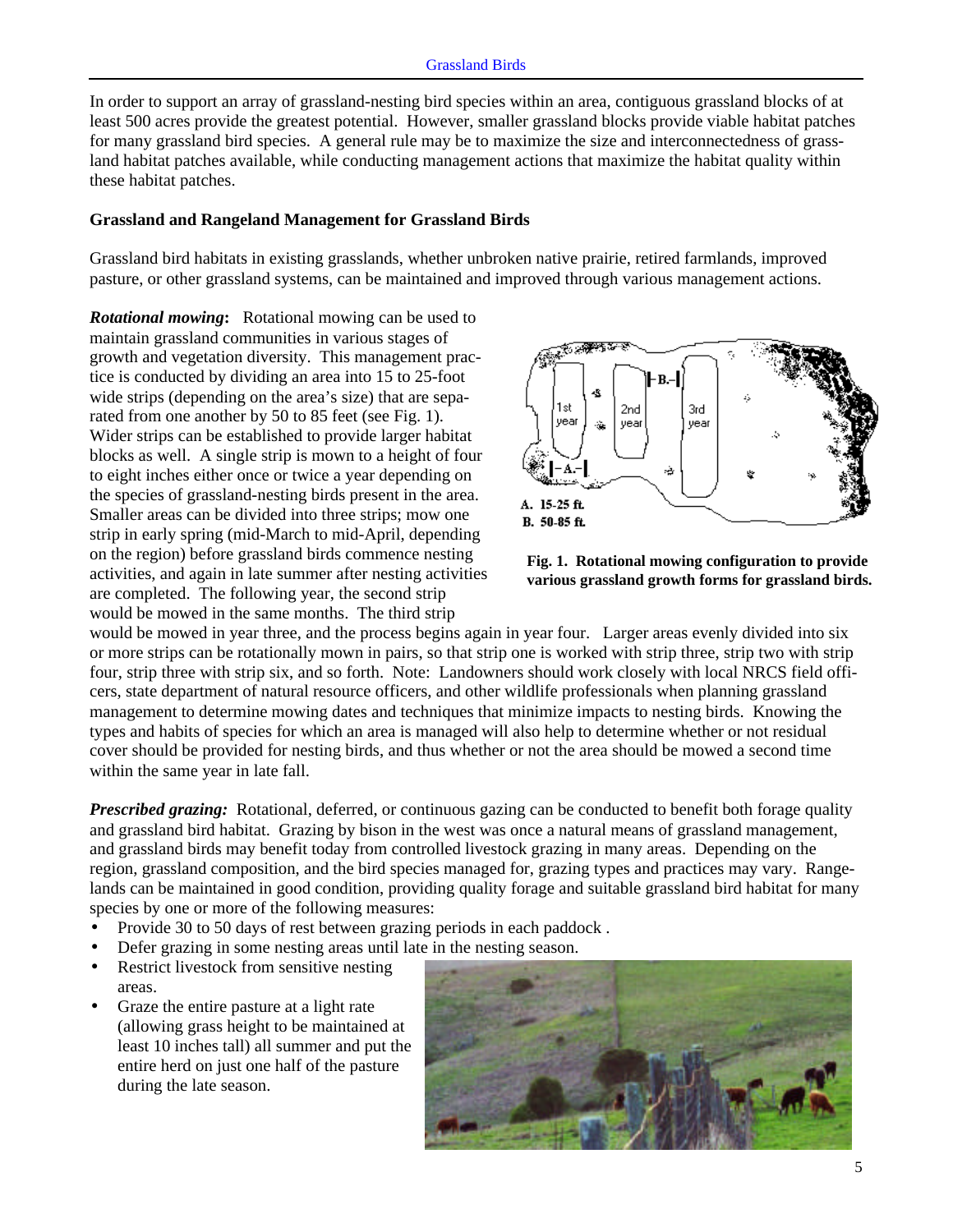- Avoid heavy continuous grazing.
- Rotationally graze cool season grasses in spring and fall and warm season grasses in mid-summer to maximize productivity while minimizing habitat disturbance.

*Prescribed burning:* Prescribed burning is used to maintain grassland communities in various stages of growth and vegetation diversity similar to rotational mowing and managed grazing. Burning returns valuable nutrients to the soil and maintains grasslands as open habitat, thus preventing conversion of grasslands to wooded communities through invasion or natural plant succession. Most native grasslands benefit from fire. The suppression of natural wildfires in the United States has reduced the quality of many remaining grassland communities. Although beneficial, prescribed burning is a highly regulated technique and should only be conducted in compliance with all state and local laws and with appropriate technical assistance. Agencies and qualified individuals can help develop burn plans and provide necessary tools, equipment, and supervision, and can assist in obtaining required burning permits. Prescribed burns should be conducted on a three- to five-year rotational basis, but shorter rotations may be used to benefit some species. Most prescribed burning should be done in the early spring (March-April, depending on the region), but late-summer and fall burns may also be appropriate in some circumstances. Dividing the burn area into strips or plots is important in order to leave undisturbed nesting habitat adjacent to burned plots. Adequate firebreaks should be planned for prescribed burn areas.

*Woody vegetation removal:* In areas managed for birds that are intolerant of woody vegetation, grassland management through prescribed burning, mowing and grazing can help maintain grassland habitats. Manual removal of trees and shrubs may be necessary where these practices have not been conducted or where scattered trees and shrubs become established in odd areas. However, some species of grassland birds are benefited by scattered trees, shrubs, and woody fencerows (e.g., loggerhead shrike, Bell's vireo, field sparrow, clay-colored sparrow, and vesper sparrow, as well as savanna birds such as red-headed woodpecker and orchard oriole). In addition, in some areas, birds that use scrub habitats (e.g., yellow-breasted chat, indigo bunting) may be in greater decline than grassland birds, making maintenance of some scrub habitats (non-forest) a priority. Linear woody cover that fragments large blocks of grassland habitat may be more detrimental to grassland birds than scattered patches, due to their use as travel corridors by nest predators. Landowners and managers should carefully consider bird species habitat objectives before proceeding with woody vegetation removal actions.

# **Cropland Management for Grassland Birds**

*Hay fields:* Ideally, hay mowing activities should be delayed until mid-July or early August to allow grassland birds to complete most nesting activities. However, in many instances this is not feasible for farmers who need to harvest high quality forage. In these circumstances, birds may be drawn to nest in the cover provided by the hay crop only to lose the nest or be killed by hay mowing operations. However, the following measures can be taken to minimize impacts on birds nesting in production hay fields.

1) Hay fields should be mowed from the field cen- **Fig. 2. Hay fields should be mowed from the center**  ling birds to escape to the edge of the field (see Fig. 2).



outward to allow birds to escape to adjacent habitats.

- 2) Fields can be broken into sub-units and mowed on a rotational basis to allow for some useable habitat to be available at all times.
- 3) Adult nesting birds and roosting individuals are less likely to flush from cover during the night. Therefore, night mowing should be avoided to prevent adult bird mortality.
- 4) Flushing bars should be mounted on harvesting equipment to minimize bird mortality during mowing operations.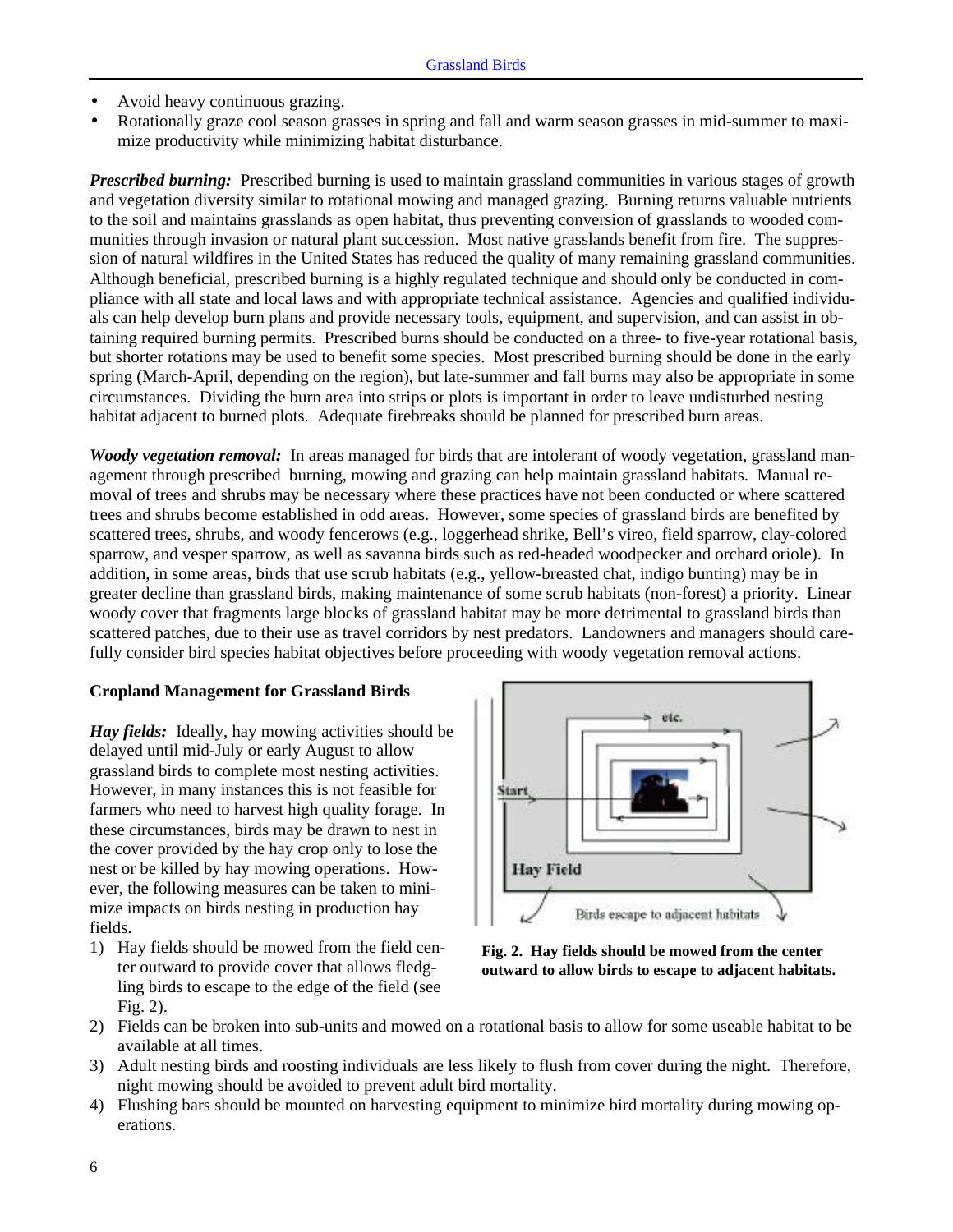5) Strip cover and similar herbaceous cover should be left undisturbed until well after the nesting season (mid to late August) to allow birds that failed to successfully nest in active hayfields the opportunity to successfully re-nest in these alternative adjacent habitats.

*Small grains and row crops:* Small grain and row crop fields provide surrogate grassland habitat structure for some grassland birds. While some species nest in conventionally-tilled row crop fields (see Table 2), nest success is generally low due to the frequency of disturbance during the nesting season. Small grain fields, which are typically harvested later in the nesting season, provide more productive nesting habitats for some species. Measures can be taken to improve grassland bird habitat quality in crop fields and to minimize impacts to nesting birds.

- 1) Use no-till practices to provide residual nesting cover and waste grain availability for winter food.
- 2) Minimize the number of equipment passes through conservation tillage practices. Allow 35 to 40 days if possible between equipment passes to allow for complete nesting cycles.
- 3) Use contour buffer strips and strip cropping practices to provide some undisturbed habitat adjacent to crop fields that are disturbed by equipment passes.
- 4) Reduce the use of pesticides and inorganic fertilizers through Integrated Pest Management practices.

# **Table 2. Bird species found to nest in conventionally-tilled (T) and no-till (NT) corn and soybean fields1 (from Best 1986).**

|                      | Corn |    | Soybeans |    |
|----------------------|------|----|----------|----|
| Species              | T    | NT | T        | NT |
| Ring-necked pheasant |      | X  | X        | X  |
| Killdeer             | X    | X  |          |    |
| Mourning dove        | X    | X  | X        | X  |
| Horned lark          | X    |    | X        |    |
| American robin       |      | X  |          |    |
| Common yellowthroat  |      | X  |          |    |
| <b>Bobolink</b>      |      | X  |          |    |
| Eastern meadowlark   |      | X  |          |    |
| Western meadowlark   |      | X  |          | X  |
| Red-winged blackbird | X    | X  |          |    |
| Brown-headed cowbird | X    | X  | X        | X  |
| <b>Dickcissel</b>    |      | X  | X        |    |
| Savannah sparrow     |      | X  |          |    |
| Grasshopper sparrow  |      | X  |          |    |
| Vesper sparrow       | X    | X  | X        | X  |
| Field sparrow        |      | X  |          | X  |

1 Some NT fields were pastures treated with a burn-down herbicide.

- 5) Explore use of alternative crops and cropping practices such as native grass biomass crops and inter-cropping practices.
- 6) Make use of set-aside programs that idle sensitive cropland and establish and maintain high-quality cover consisting of a diversity of native grasses and forbs.

| <b>Habitat Component</b>                                 | <b>Habitat Requirements</b>                                                                                                                                                                                                                                                                                                                                                                                                    |
|----------------------------------------------------------|--------------------------------------------------------------------------------------------------------------------------------------------------------------------------------------------------------------------------------------------------------------------------------------------------------------------------------------------------------------------------------------------------------------------------------|
| General                                                  | Grasslands, crop/grassland/forb-mixed communities, prairies, meadows, hayfields, grazed<br>pastures and rangelands, reverted agricultural fields, idle pastures and old fields, utility<br>and roadway right-of-ways and other strip habitats, coastal grasslands, and other open<br>herbaceous habitats.                                                                                                                      |
| Food                                                     | Insects and other invertebrates<br>Fruits, seeds and cultivated crops: wild berries, weed seeds, exotic grass seeds, seeds of<br>sedges, corn, oats, wheat, barley, other small grain crops<br>Native grasses seeds: big bluestem, little bluestem, switchgrass, Indiangrass, green nee-<br>dlegrass, western wheatgrass, side-oats grama                                                                                      |
| Interspersion $-$ grass-<br>land obligate species        | Mixture of short, medium, and tall grass areas in large, unbroken grassland blocks with<br>$\bullet$<br>less than 5% woody vegetation cover. Native grasses provide optimal conditions, but in-<br>troduced cool season grasses may also provide suitable habitats for many grassland birds.                                                                                                                                   |
| Interspersion – species<br>requiring woody<br>vegetation | Grassland communities adjacent to woodlands, savannas, wetlands, shrubland, old field<br>communities, overgrown fencerows and shelterbelts. Individual bird species requirements<br>must be considered in determining woody vegetation requirements.                                                                                                                                                                           |
| Minimum Habitat Size                                     | Minimum size of suitable nesting and breeding habitat required to support a breeding<br>population of grassland birds varies among species. Depending on species habitat objec-<br>tives, minimum habitat size may range from as little as 10 acres to as much as 500 acres<br>or more. For grassland bird management, at least 40 acres of grassland should be avail-<br>able unless adjacent to larger grass habitat blocks. |

# **Grassland-nesting Birds Habitat Requirements Summary Table.**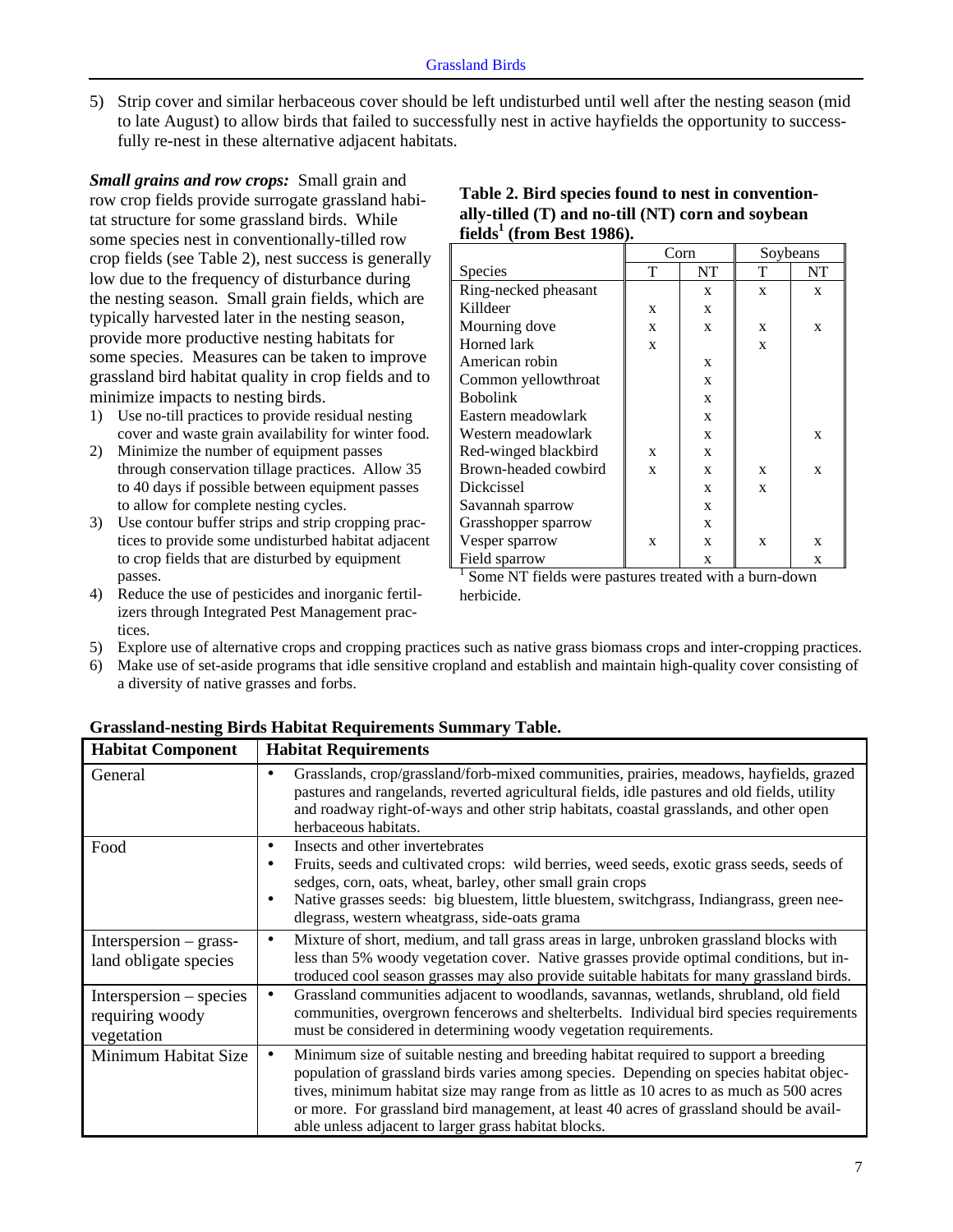#### **Habitat Inventory and Assessment**

Managing habitats for grassland birds relies on assessing the management potential of each area within the surrounding landscape and deciding which species or groups of grassland birds should be targeted. For planning purposes, use the table below to inventory the site to subjectively rate the availability, quality, and potential of grasslands and surrounding habitats, as well as their proximity to one another, based on the above narrative habitat requirement descriptions. Keep in mind that site conditions may provide good habitat conditions for some species and poor habitat for others. For example, habitat quality for species that rely on large unbroken expanses of grassland such as the northern harrier, greater prairie chicken, upland sandpiper, and grasshopper sparrow may be limited in areas with high interspersion with woody habitat types. However, species that tolerate or require some woody vegetation such as the eastern bluebird, loggerhead shrike and field sparrow benefit from high interspersion among grassland and woody habitat types. Therefore, grassland bird community objectives must be considered in determining limiting factors and management objectives for an area.

|                                                | <b>Availability/Quality/Potential</b> |               |              |        |
|------------------------------------------------|---------------------------------------|---------------|--------------|--------|
| <b>Habitat Component</b>                       | <b>High</b>                           | <b>Medium</b> | Low          | Absent |
| Nesting cover:                                 |                                       |               |              |        |
| Short grass nesting species                    |                                       |               |              |        |
| Medium grass height nesting species            |                                       |               |              |        |
| Tall grass nesting species                     |                                       |               |              |        |
| Food                                           |                                       |               |              |        |
| Diversity of surrounding habitat               |                                       |               |              |        |
| Interspersion:                                 |                                       |               |              |        |
| Large grassland blocks available (circle one)  | $>250$ ac.                            | 25-250 ac     | $\leq$ 25 ac |        |
| Grassland fragmented by forest/other land uses |                                       |               |              |        |

#### **Management Prescriptions**

Management treatments should be designed to match the planning area with grassland bird habitat conditions and objectives for the local landscape and address the habitat components that are determined to be limiting habitat potential for the target grassland bird species. For planning purposes, select among the possible action items listed below to raise the quality or availability of each habitat component determined to be limiting. NRCS ConservationPractices and various programs that may provide financial or technical assistance to carry out specific management practices are listed where applicable.



**Savannah sparrow**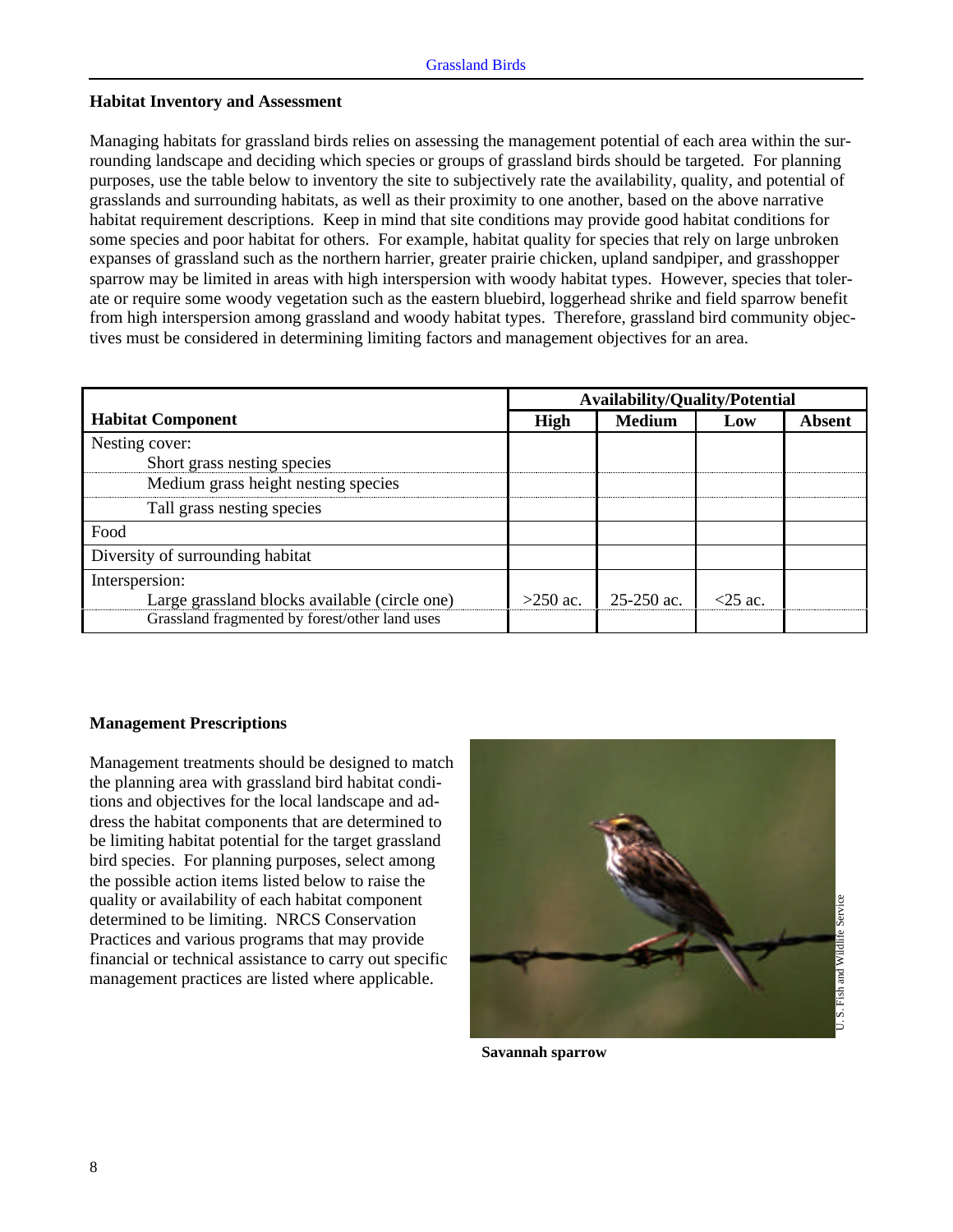| Habitat                                    | <b>Management options for increasing</b>                                                                                                                                                                                                                                                                           | <b>Cons. Practices &amp; As-</b>                 |
|--------------------------------------------|--------------------------------------------------------------------------------------------------------------------------------------------------------------------------------------------------------------------------------------------------------------------------------------------------------------------|--------------------------------------------------|
| Component                                  | Habitat quality or availability                                                                                                                                                                                                                                                                                    | sistance Programs                                |
| Food                                       | Preserve and maintain grassland/forb communities by conducting pre-<br>scribed burning, rotational mowing, and prescribed grazing (especially<br>during drought) when and where appropriate. Encourage a forb compo-<br>nent in grasslands.                                                                        | 327, 338, 528A, 645, 647<br>WHIP, EQIP, PFW, CRP |
|                                            | Plant native warm season grasses adapted to the site such as big<br>$\bullet$<br>bluestem, little bluestem, switchgrass, eastern gama, and Indiangrass,<br>and native cool season grassses such as green needlegrass, western<br>wheatgrass, and side-oats grama.                                                  | 327, 390, 643, 645, 647<br>WHIP, EQIP, PFW, CRP  |
|                                            | In areas where fragmentation of large grassland blocks is not a concern,<br>preserve overgrown fence-, tree-, and establish hedgerows that provide<br>a diversity of plant and insect life and wild fruits and seeds.                                                                                              | 380, 391, 422, 650<br><b>WHIP</b>                |
|                                            | Leave waste corn, oats, wheat, barley, rye, sorghum, and other small<br>$\bullet$<br>grain crops on ground after harvest activities. Avoid fall tillage.                                                                                                                                                           | 329                                              |
|                                            | Limit herbicide and insecticide use on range- and other grasslands to<br>$\bullet$<br>small areas or use mechanical means so as to reduce reduction of forbs,<br>invertebrates (insects), or mast (seeds) used as food.                                                                                            | 329                                              |
| Nesting cover                              | Preserve and maintain grassland/forb communities by conducting pre-<br>$\bullet$<br>scribed burning, rotational mowing, and prescribed grazing (especially<br>during drought) when and where appropriate. Encourage a forb compo-                                                                                  | 327, 338, 528A, 645, 647                         |
|                                            | nent in grasslands.                                                                                                                                                                                                                                                                                                | WHIP, EQIP, PFW, CRP                             |
|                                            | Plant native warm season grasses adapted to the site such as big<br>bluestem, little bluestem, switchgrass, eastern gama, and Indiangrass,<br>and native cool season grassses such as green needlegrass, western                                                                                                   | 327, 390, 643, 645, 647                          |
|                                            | wheatgrass, and side-oats grama.                                                                                                                                                                                                                                                                                   | WHIP, EQIP, PFW, CRP                             |
|                                            | Restore hydrology and vegetation in herbaceous wetlands and establish<br>$\bullet$<br>adjacent grassland buffers                                                                                                                                                                                                   | 657<br>PFW, WRP                                  |
|                                            | Establish field borders, hedgerows, shelterbelts, and other habitat corri-<br>$\bullet$<br>dors on agricultural land (may harm some area-sensitive species while<br>benefiting other species). This can conflict with management for open<br>grassland species by fragmenting open grassland; the exception may be | 380, 386, 390, 391, 422                          |
|                                            | in row crop-dominated systems.                                                                                                                                                                                                                                                                                     | WHIP, EQIP. PFW. CRP                             |
|                                            | Conduct haying activities in a manner that minimizes bird mortality and<br>allows for some nesting success where feasible.                                                                                                                                                                                         |                                                  |
|                                            | Reduce herbicide use when application results in loss of nesting and<br>$\bullet$<br>winter cover provided by grasses and forbs.                                                                                                                                                                                   |                                                  |
| Interspersion<br>& minimum<br>habitat size | Combine above prescriptions to increase interspersion of habitat com-<br>$\bullet$<br>ponents or amount of suitable grassland bird habitat.<br>Provide large (500 acres if possible), diverse grassland blocks or con-<br>$\bullet$<br>nect smaller grassland blocks with adjacent grassland areas.                |                                                  |

# **NRCS Conservation Practices that may be useful in undertaking the above management actions.**

| <b>Conservation Practice</b>        | Code | <b>Conservation Practice</b>             | Code |
|-------------------------------------|------|------------------------------------------|------|
| <b>Conservation Cover</b>           | 327  | <b>Hedgerow Planting</b>                 | 422  |
| Residue Management                  | 329  | <b>Prescribed Grazing</b>                | 528A |
| Prescribed Burning                  | 338  | <b>Restoration of Declining Habitats</b> | 643  |
| Windbreak/Shelterbelt Establishment | 380  | Upland Wildlife Habitat Management       | 645  |
| Field Border                        | 386  | Early Successional Habitat Development   | 647  |
| Riparian Herbaceous Cover           | 390  | Windbreak/Shelterbelt Renovation         | 650  |
| <b>Riparian Forest Buffer</b>       | 391A | <b>Wetland Restoration</b>               |      |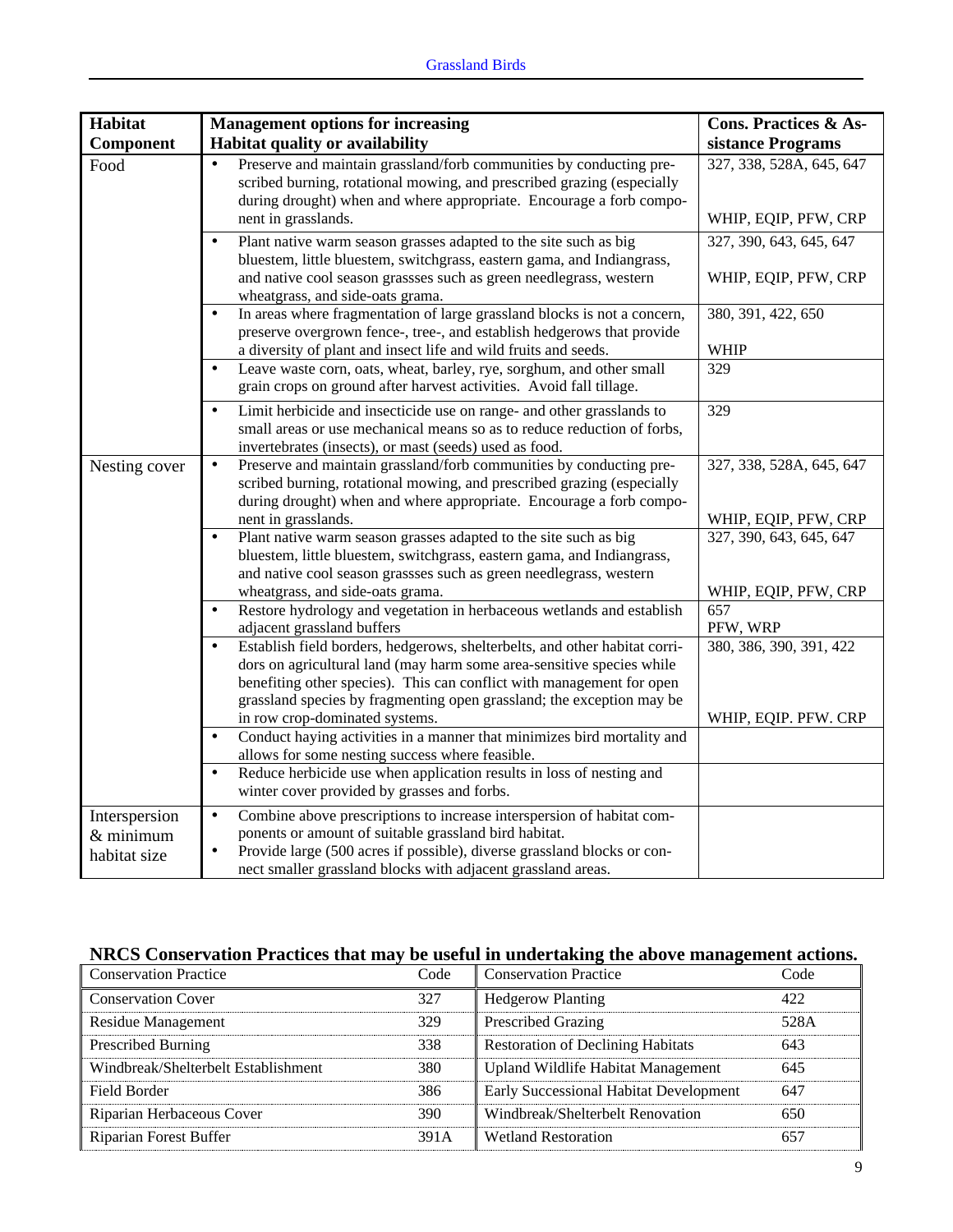# **Available Assistance**

Landowners interested in making their individual efforts more valuable to the community can work with WHC and NRCS to involve school, scout, and community groups and their families in habitat projects when possible. On-site education programs demonstrating the necessity of grassland-nesting bird habitat management can greatly increase the value of your individual management project as well. Corporate-owned land should encourage interested employees to become involved. Involving federal, state and non-profit conservation agencies and organizations in the planning and operation of a grassland-nesting bird management plan can greatly improve the project's success. Assistance programs available through various sources are listed below.

| Program                                                                                                                                                                                 | <b>Land Eligibility</b>                                                                                                                                     | <b>Type of Assistance</b>                                                                                                                                                                                                                  | <b>Contact</b>                                           |
|-----------------------------------------------------------------------------------------------------------------------------------------------------------------------------------------|-------------------------------------------------------------------------------------------------------------------------------------------------------------|--------------------------------------------------------------------------------------------------------------------------------------------------------------------------------------------------------------------------------------------|----------------------------------------------------------|
| <b>Conservation Reserve</b><br>Program (CRP)                                                                                                                                            | Highly erodible land,<br>wetland, and certain<br>other lands with crop-<br>ping history. Stream-<br>side areas in pasture land                              | 50% cost-share for establishing permanent cover<br>and conservation practices, and annual rental pay-<br>ments for land enrolled in 10 to 15-year contracts.<br>Additional financial incentives are available for<br>some practices        | NRCS or FSA State or<br>local Office                     |
| <b>Environmental Quality</b><br><b>Incentives Program</b><br>(EQIP)                                                                                                                     | Cropland, range, grazing<br>land & other agricultural<br>land in need of treatment                                                                          | Up to 75% cost-share for conservation practices in<br>accordance with 5 to 10-year contracts. Incentive<br>payments for certain management practices                                                                                       | NRCS State or local<br>Office                            |
| Partners for Fish and<br>Wildlife Program<br>(PFW)                                                                                                                                      | Most degraded fish<br>and/or wildlife habitat                                                                                                               | Up to 100% financial and technical assistance to<br>restore wildlife habitat under minimum 10-year<br>cooperative agreements                                                                                                               | Local office of the<br>U.S. Fish and Wildlife<br>Service |
| Waterways for Wildlife                                                                                                                                                                  | Private land                                                                                                                                                | Technical and program development assistance to<br>coalesce habitat efforts of corporations and private<br>landowners to meet common watershed level goals                                                                                 | Wildlife Habitat<br>Council<br>$(301 - 588 - 8994)$      |
| <b>Wetlands Reserve Pro-</b><br>gram (WRP)                                                                                                                                              | Previously degraded<br>wetland and adjacent<br>upland buffer, with lim-<br>ited amount of natural<br>wetland, and existing or<br>restorable riparian areas. | 75% cost-share for wetland restoration under 10-<br>year contracts and 30-year easements, and 100%<br>cost share on restoration under permanent ease-<br>ments. Payments for purchase of 30-year or per-<br>manent conservation easements. | NRCS State or local<br>Office                            |
| Wildlife at Work                                                                                                                                                                        | Corporate land                                                                                                                                              | Technical assistance on developing habitat projects<br>into a program that will allow companies to involve<br>employees and the community                                                                                                  | Wildlife Habitat<br>Council<br>$(301 - 588 - 8994)$      |
| Wildlife Habitat Incen-<br>tives Program (WHIP)                                                                                                                                         | High-priority fish and<br>wildlife habitats                                                                                                                 | Up to 75% cost-share for conservation practices<br>under 5 to 10-year contracts                                                                                                                                                            | NRCS State or local<br>Office                            |
| State fish and wildlife agencies and private groups such as Pheasants Forever and Prairie Grouse Technical<br>Council may have assistance programs or other useful tools in your state. | State or local contacts                                                                                                                                     |                                                                                                                                                                                                                                            |                                                          |

#### **Programs that provide technical and financial assistance to develop habitat on private lands.**

#### **References and Suggested Readings**

- Askins, R. A. 1994. History of grasslands in the northeastern United States: Implications for bird conservation. Pages 119-136 *in* P. D. Vickery and P. W. Dunwiddle, *eds*. Grasslands of Northeastern North America: Ecology and conservation of native and agricultural landscapes. Mass. Audubon Soc.
- Best, L. B. 1986. Conservation tillage: Ecological traps for nesting birds. Wildl. Soc. Bull. 14:308-317.
- Best, L. B., K. E. Freemark, J. .J. Dinsmore, and M. Camp. 1995. A review and synthesis of bird habitat use in agricultural landscapes of Iowa. Am. Midl.Nat. 134:1-29.
- Castrale, J. S. 1985. Responses of wildlife to various tillage conditions. Trans. N. Am. Wildl. and Nat. Resour. Conf. 50:142-156.
- George, R. R., A. L. Farris, C. C. Schwartz, D. D. Humburg, and J. C. Coffey. 1979. Native prairie grass pastures as nest cover for upland birds. Wildl. Soc. Bull. 7:4-9.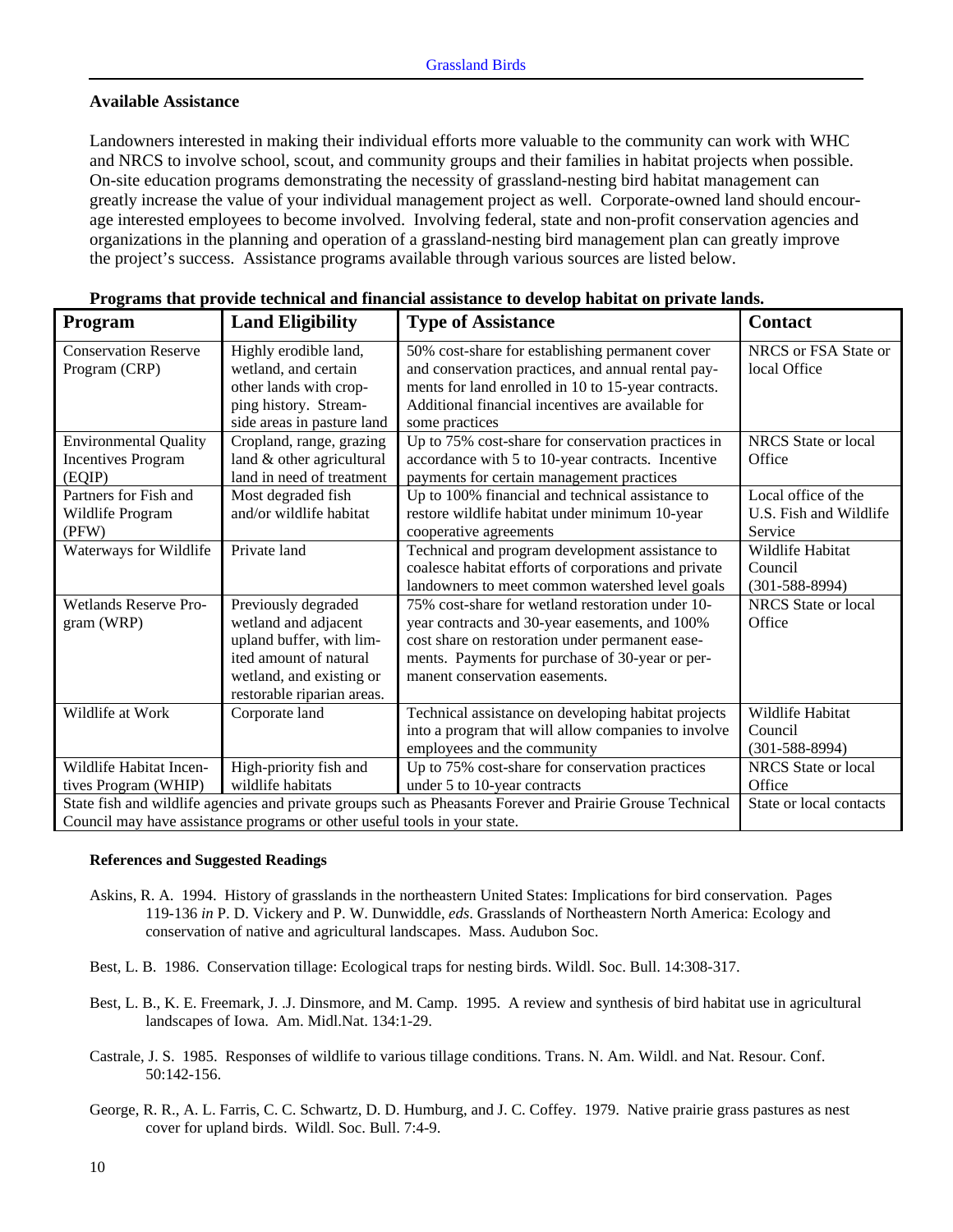- Herkert, J. R., D. W. Sample, and R. E. Warner. 1996. Management of midwestern grassland landscapes for the conservation of migratory birds. Pages 89-116 *in* F. R. Thompson III, ed., Management of midwestern landscapes for the conservation of neotropical migratory birds, USDA For. Serv. North Central Forest Exper. Stat. Gen. Tech. Rep. NC-187, St. Paul, MN.
- Herkert, J. R., R. E. Szafoni, V. M. Kleen, and J. E. Schwegman. 1993. Habitat establishment, enhancement and management for forest and grassland birds in Illinois. Ill. Dep. Conserv., Natural Heritage Tech. Pub. 1. 20 pp.
- Higgins, K. F., T. W. Arnold, and R. M. Barta. 1984. Breeding bird community colonization of sown stands of native grasses in North Dakota. Prairie Nat. 16:177-182.
- Jones, A. J. and P. D. Vickery. 1997. Conserving grassland birds: Managing large grasslands including conservation lands, airports, and landfills over 75 acres for grassland birds. Mass. Audobon Soc. 17pp.
- Jones, A. J. and P. D. Vickery. 1997. Conserving grassland birds: Managing small grasslands including conservation lands, corporate headquarters, recreation fields, and small landfills for grassland birds. Mass. Audobon Soc. 16pp.
- Jones, A. J. and P. D. Vickery. 1997. Conserving grassland birds: Managing agricultural lands including hayfields, crop fields, and pastures for grassland birds. Mass. Audobon Soc. 15pp.
- Knopf, F. L. 1994. Avian assemblages on altered grasslands. Studies in Avian Biol. 15:247-257.
- Koford, R. R., and L. B. Best. 1996. Management of agricultural landscapes for the conservation of neotropical migratory birds. Pages 68-88 *in* F. R. Thompson III, ed., Management of midwestern landscapes for the conservation of neotropical migratory birds, USDA For. Serv. North Central Forest Experiment Station Gen. Tech. Rep. NC-187, St. Paul, MN.
- Rodenhouse, N. L., L. B. Best, R. .J. O'Connor, and E. K. Bollinger. 1995. Effects of agricultural practices and farmland structures. Pages 269-293 *in* T. E. Martin and D. M. Finch, eds. Ecology and management of neotropical migratory birds. Oxford University Press, New York. 489 pp.
- Ryan, M. R. 1986. Nongame management in grassland and agricultural ecosystems. Pages 117-136 *in* J. B. Hale, L. B. Best, and R. L. Clawson, eds. Management of nongame wildlife in the Midwest: a developing art. North Central Section, The Wildlife Society. 171 pp.
- Sample, D. W., and M. J. Mossman. 1997. Managing habitat for grassland birds: A guide for Wisconsin. Wis. Dep. Nat. Resour. PUBL-SS-925-97. 154 pp.
- Sauer, J. R., J. E. Hines, I. Thomas, J. Fallon, and G. Gough. 2000*.* The North American Breeding Bird Survey, results and analysis 1966-1999. Version 98.1, USGS Patuxent Wildlife Research Center*,Laurel, MD*.
- Swanson, D. A. 1996. Nesting ecology and nesting habitat requirements of Ohio's grassland-nesting birds: a literature review. Ohio Dep. Nat. Resour. , Ohio Fish and Wildlife Report 13. 60 pp.